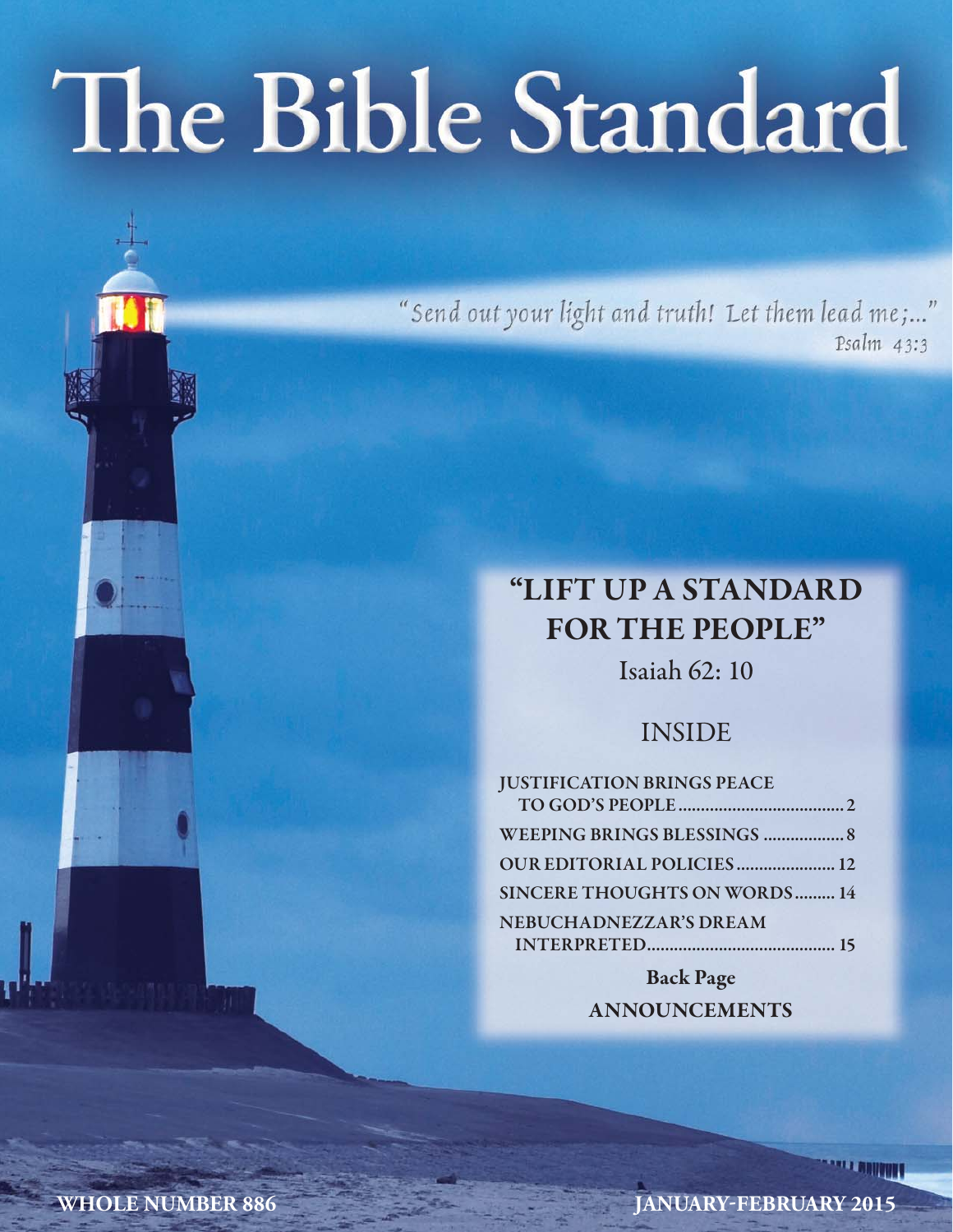#### **JUSTIFICATION BRINGS PEACE TO GOD'S PEOPLE** *"Being justifi ed by faith, we have peace with God through our Lord Jesus Christ"*  Romans 5: 1 **2015 Motto Text Romans 5: 1 \* \* \* Hymn #205 Communion with God**

We all are familiar with Rom. 5: 1 and its invitation by Jehovah to no longer be His enemy. However, we would that its full import were grasped more clearly by all God's

us the penalty of Adamic sin—death. His death was not for His own sins but for ours. He "bare our sins in his own body on the tree" (1 Pet. 2: 24). "Jehovah [in harmony

children. It would be a source of pleasure and continual rejoicing to them all, for it is a firm foundation upon which other teachings of God's Word rest immovable, secure—a foundation which cannot be moved, and from which our faithbuilding cannot be shaken by every wind of doctrine.



The word **JUSTIFICATION** has two meanings; one is to prove that a thing is right, the other to make a thing right. Webster defines the word justify as:  $(1)$  "To prove or show to be just or conformable to law, right, justice or duty—to vindicate as right." (2) "To pronounce free from guilt-to absolve." These terms are used in these two senses in the Scriptures. As illustrating the first definition, notice that our Heavenly Father and Jesus also, are said to be justified.

When preached repentance for sins, the people who believed justified God (Luke  $7: 29$ ), i.e., they acknowledged that God had been just in condemning and punishing them as sinners—His dealings were vindicated as being right. Jesus as a man was tried or tested in all points (by the world, His flesh and the Devil) as we are, "yet without sin"—"In him was no sin." He was "holy, harmless, undefiled, separate from sinners."

Jehovah was His judge, and He justified, i.e., declared Him to have been proved right and just. He was vindicated as being right, or as we read, He was "justified in the Spirit . . . and received up into glory" (1 Tim. 3: 16, Diaglott). He gave up His unspotted humanity to death, to pay for laid on him the iniquity of us all." "The man Christ Jesus gave himself [His for all."

humanity] a ransom And one of the best evidences that in God's sight Jesus was free from all sin is found in the fact that, though He gave His

humanity as a ransom,

with His own desire]

yet God, while accepting the human sacrifice for our sins, raised Jesus to life on a plane far above the human. Had He been a sinner, this would have been impossible, for God's law condemns every sinner to death.

Now notice the second meaning of justification—the making right of something which is wrong. This is the sense in which the term is applicable to us, who by nature are wrong and sinful. God cannot say arbitrarily, you are wrong and sinful as a violator of My just laws, but I will declare you to be right. No, God must be just. Justice is the foundation of His throne; everything rests upon it. If we are imperfect and sinful He cannot say that we are righteous. If we were righteous He could not declare us sinners, nor treat us as such.

Let us keep in mind that there is none of the Adamic race righteous—no, not one—and urge that, therefore, God cannot justify any of us! We reply that He cannot justify us in the first sense of the word, as seen above; but there is a way which God's love and wisdom have devised by which He can be just and also the justifier of those sinners who believe in or accept Jesus (Rom. 3: 26). Our justification is in the second sense explained above;

The Bible Standard—(ISSN: 1556-8555) Publisher, the Bible Standard Ministries (LHMM)—Address: Bible Standard Ministries, 1156 St. Matthews Road, Chester Springs, PA, 19425-2700, U.S.A. Editor, Leon J. Snyder. Periodicals Postage paid at Kutztown, PA. Postmaster: Send address corrections to Th e Bible Standard, 1156 St. Matthews Road, Chester Springs, PA, 19425-2700; Rates: One year's subscription—\$12.00 (6 issues); single issues—\$2.50 each. **Web Site: www.biblestandard.com**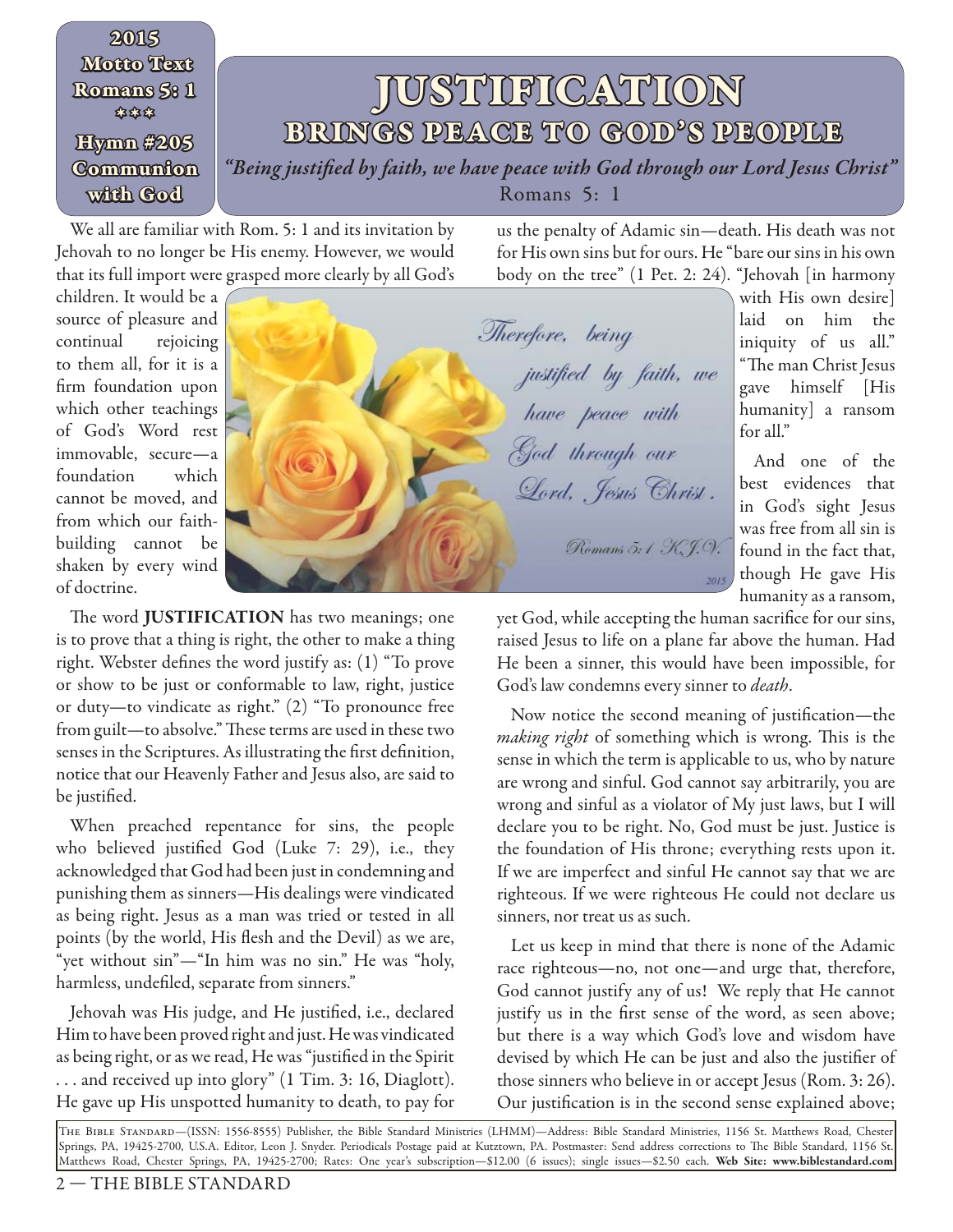that is, we who are wrong, sinful, and condemned before God, are made right by having our sins and shortcomings settled by another—by having the perfections of another set to our account. We who were sinners were justified by God's favor, by the acceptance of Jesus' merit as an offset to our demerit.

There has been but one "Just One" among menour Lord Jesus. All others are sinners by nature, having inherited condemnation from Adam. All are unjust. Being unjust, they are all under condemnation to death. Being unclean, all are cut off from fellowship and communion with the holy and righteous God. The whole world lieth in condemnation—condemned to death (Rom. 5: 16, 18). Christ died, "the just [one] for the unjust [Adam], that He might bring us to God" (1 Pet. 3: 18). He brings us into harmony and fellowship with God by reckonedly restoring us to the just or sinless condition, which Adam, with his race in his loins, lost for himself and us. Jesus becomes our Justifier, and justifies us from all things (Acts 13: 39). Being made free from the condemnation of sin, we may have communion with God, and can do works acceptable to God through Jesus Christ (1 Pet. 2: 5).

But some may raise the question as to what is the cause or basis of justification. One claims that it is by Jehovah's grace, and not because our ransom has been paid, and quotes Titus 3: 7, "Being justified by his grace." Another claims that we are justified, not by grace, nor by ransom, but by faith, and quotes Rom. 5: 1, "Being Justified by faith." Another claims the ransom as the basis of all justification, and refers to Rom. 5: 9, "Being now justified by his blood [death]." Are there three ways to be justified? No, answers Jesus, "I am the way . . . No man cometh to the Father but by me" ( John 14: 6).

What can there be about believing in this Jesus? Why not believe in Peter or Moses or Samson or Isaiah or Jeremiah? Why could not God justify those who believe in these as well as those who believe in Jesus? There must be something special and peculiar about Jesus, something different from all other teachers and prophets, that we may be justified through faith in Him, and not by faith in them. Again, what is it to believe in Jesus? Is it merely to recognize the fact that such a person once lived in Judea and died on the cross? Surely not; many prophets perished in Judea; many persons died on crosses.

In explanation, we suggest that if the context be studied these texts will be found harmonious. It is by Jehovah's grace or favor that we are justified, for: Grace first contrived the plan to save fallen mankind. Jehovah is the originating cause of justification (Rom.  $8: 33$ ). We are justified by faith, too; that is, we must by faith grasp the agency of God's grace—the ransom—before we can realize its full blessing. Faith is the instrumental cause of justification. The foundation is the ransom-Jesus' death—the basis, the meritorious cause, of all justifying faith-the channel of God's grace. These three things: the value of the ransom as the power of justification, the grace which provided it, and the faith which appropriates it are all beautifully joined by Paul: "Justified freely by his grace through the redemption that is in Christ Jesus: whom God hath set forth to be a propitiation through faith in his blood" (Rom. 3: 24, 25).



The secret is, that Jesus died for our sins. But, does someone suggest, that as sin is the cause of all death, therefore Isaiah, Jeremiah, Peter and others, as well as Jesus, died because of sin? We answer, Yes, they all died because of sin: all but Jesus died because of their share in the sin, because they were descendants of the condemned Adam, whose life was forfeited by sin (Rom. 5: 17, 18). All but Jesus die because of the inherited contaminates. Jesus died because of sin, too, but not because of inherited contaminates or personal guilt. His life came direct from God and was not forfeited; but He died for our sins. "Jehovah laid upon him the iniquity of us all." He who knew no sin (either personal or inherited) was made a sin-offering (an offering for sin) on our behalf, that we might become God's righteousness in Him (2 Cor. 5: 21, Diaglott). Ah, now we see why God justifies believers through Jesus and not through themselves, nor through Apostles or Prophets. Now we see why there is no other name given under heaven or among men whereby we can be saved from the penalty of the fall—death. It is because He gave His sinless, perfect humanity a RANSOM—a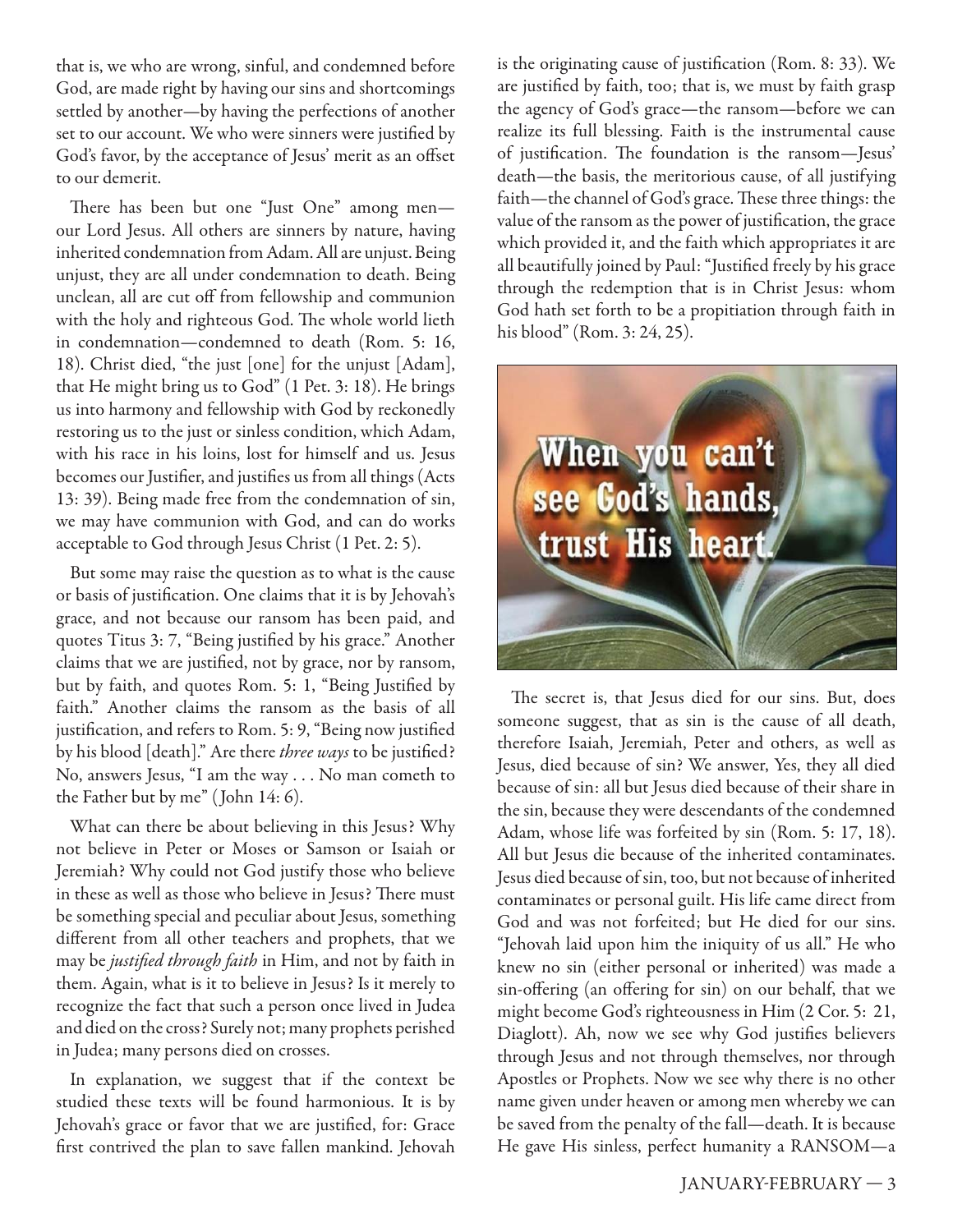$s$ u b  $s$ titute — for Adam's forfeited life, from whom we inherited death (Rom. 5: 12; 1 Cor. 15: 22).

Now we see what it is to believe in Jesus. Not merely believing that such a man lived and died, but that He lived and died free from all condemnation and sin—attested and approved of God—

### **GOD'S PE ACE PEACE**

**Peace with God Peace with God & others**

"Therefore, having been justified by faith, we have **peace with God** through Reconciliation - peace making our Lord Jesus Christ" (Rom. 5: 1).

#### **Two aspects of God's Peace**

**Peace of God God sharing His Peace with us.**

**"and the peace of God,** which surpasses all understanding, will guard your hearts and minds through Christ Jesus" (Phil. 4: 7).

We cannot have the Peace of God until **We have Peace with God**

whom this text does not apply, includes Universalists and others, who admit that man is a sinner and needs to be justified claim that sinners are justified, unconditionally by the Father and that all will be eternally saved. That is, that

God" (Rom. 5: 1). Another class, to

God concluded that He would revoke His original sentence of death and by His mighty power turn all sinners into saints. But if this were God's plan, justification would not have been conditioned on faith, nor would there have been a necessity for Jesus' death—the Just for the unjust. That this is an unscriptural thought is readily seen, when we find that nowhere does God say that He will *unconditionally* pardon sin. Those who hold this view do not recognize that faith is essential to salvation, or that it must come "through our Lord Jesus Christ." Those who hold this view have no right to use our text, for it speaks of justification (cleansing from sin) "through Jesus Christ"something Jesus has done for us and not something for us to do for ourselves, as the basis of the hope and peace of our text.

An absolute proof of the falsity of this view is furnished in the cases of Jairus' daughter, the widow's son, and Lazarus (Matt. 9: 18, 23-25; Luke 7: 11-15; John 11: 44), all of whom died and thereby, according to this theory, having paid their own penalty, should be free from death after Jesus had restored them to life. But they all died again. This is proof that the death of the condemned does not make reconciliation for sin, nor entitle one to a release from its penalty.

Truly, the wisdom of God is foolishness with men and the wisdom of this world is foolishness with God (1 Cor. 2: 14; 3: 19). Men have been searching for centuries to prove that man is susceptible of a moral training which would bring him into harmony with God; or that he could make satisfaction for his own sins by means of penance or works now, or by the act of dying, restoring himself to favor with his holy Maker, who cannot look upon sin with any degree of allowance. Others rely on the love of God, vainly hoping that His infinite love will override His infinite justice, causing Him to revoke His own original decree.

and that His death was for our sins. And we see how God can justly justify those who believe in and accept of that sacrificial offering of the humanity of Christ Jesus. Now we can see how all the inherited sins and frailties of the Adamic family can be forgiven on the basis of the ransomprice.

We know that those in Christ Jesus are justified—or cleared from all Adamic condemnation—and reckoned of God as perfect, because He says, "There is therefore now no condemnation to them which are in Christ Jesus" (Rom. 8: 1). There was, and still is, condemnation to death resting on all others. Those in Christ Jesus escape the condemnation by reason of Jesus having paid the penalty of sin; and His redemption becomes applicable to every one as he or she comes to a knowledge of it, and accepts it by faith. That is, as soon as they accept Jesus' death as their ransom-price, their sins are forgiven by God, they are freed from condemnation in His sight, on the basis of the full and sufficient ransom, and they are accepted into fellowship with Him. Would to God that all His dear ones could realize yet more fully this blessed relationship in which they stand who believe that Christ "was delivered [to death] for our offences, and was raised again for our justification" (Rom. 4: 25). Truly, as our text states, they have "peace with God"!

4 — THE BIBLE STANDARD The justified by faith are very few, comparatively, because for various reasons very few believe that they are justified. Some believe in the reality of sin, that all are sinners, and that Christ died for our sins, and redeemed us from the condemned condition. What these lack (and it is a serious lack, for it prevents their full peace with God) is faith to realize or accept of the righteousness of Christ as the covering for all Adamic sin. Let such remember that "without faith it is impossible to please him [God]" (Heb. 11: 6) or to "have peace [rest] with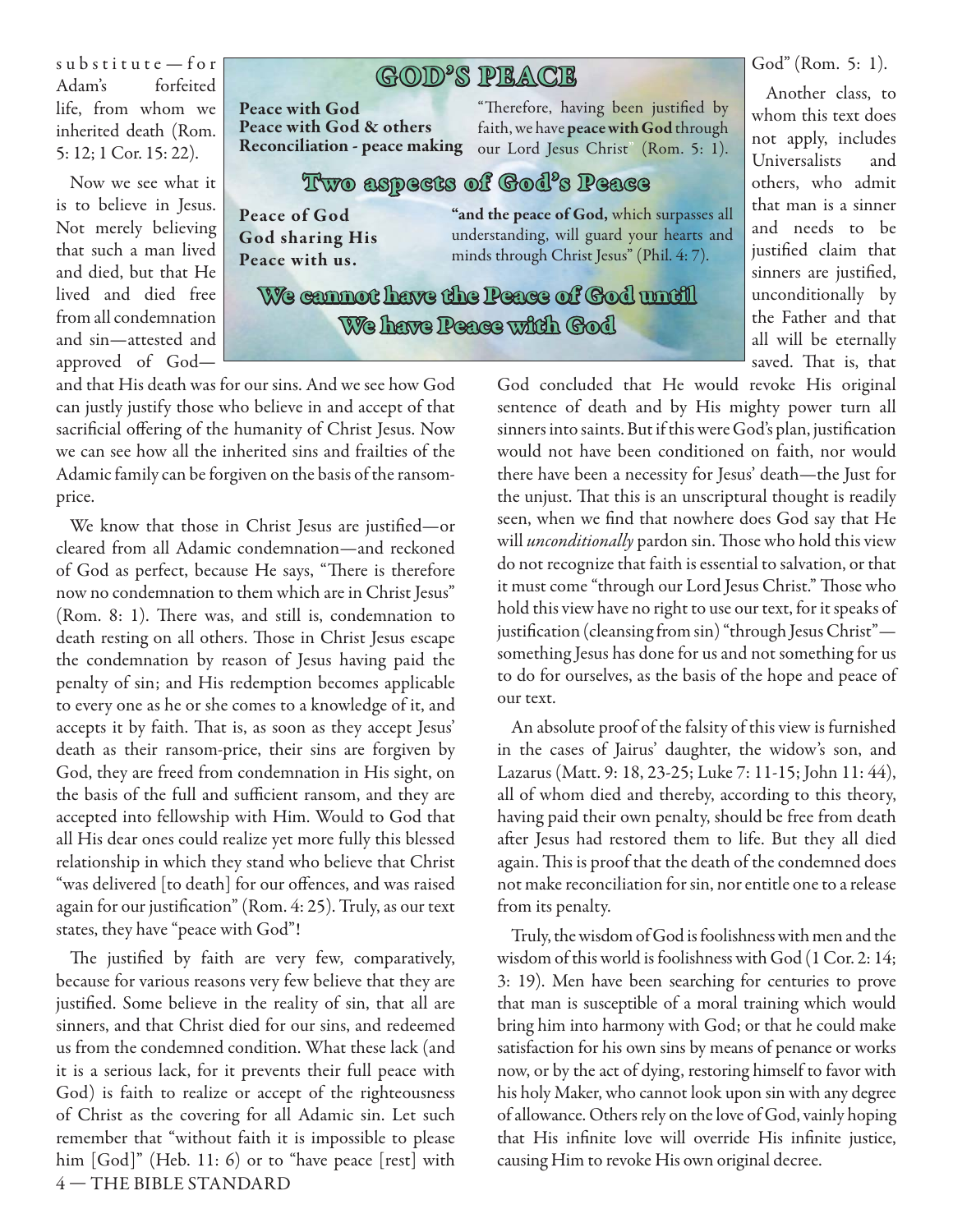While these may lead astray good, candid minds, and by their human sophistry, may overthrow the faith of some in Jesus as the Redeemer, who "bought us with his own precious blood," they can never make void the testimony of God's Word or permanently lead astray those taught of God through His Word. These see in Jehovah a God infinite both in Justice and in Love—so just that He will "by no means clear [pardon] the guilty" (Ex. 34: 7), yet so loving that He gave His only begotten Son to die for our sins, and to redeem us from death, the sin penalty (Rom. 6: 23). Let us hold fast to the blessed Bible doctrine of Justification (freeing from condemnation) through

our Lord Jesus Christ, accepting it by faith. As it is written, "without shedding of blood there is no remission," (no "putting away," or "justifying") so we believe, that Jesus "put away sin by the sacrifice of himself" (Heb. 9: 22, 26). So upheld in our faith by Jehovah's Word, we will not be carried about by every wind of doctrine which Satan stirs up in this "evil day" to lead us from our anchorage in Christ.

Let us at this time consider our study from another standpoint! Did Jesus die in vain? To a believer it is an undisputed fact that "the man, Christ Jesus," lived and died; but various are the views held as to why, and the value or utility of His life and death.

In the world of Christendom, perhaps more than onehalf believe that Jesus was merely an imperfect (sinful) man like other men, except that He had more than ordinary ability—a man superior to others in His day—a man who, as a teacher of morals, properly ranked with Confucius, Socrates, and Plato, though, some think, less philosophical than the last two. They regard His death as remarkable for cruelty and injustice and that He was a martyr to principles of truth, however they recognize no merit in it. He died, they say, just as any other man dies, and for the same reason. As a member of the same human family, He would have died as any other man dies sooner or later, anyhow. They say that the value of Jesus' life and death consists entirely in the moral teaching, influence, and example which it affords mankind, showing to all men that they should lead pure, moral lives, and rather

sacrifice life than principle.

These advanced thinkers scoff at the idea that Christ died the Just for the unjust; that "Christ died for our sins, according to the Scriptures"; that "with his stripes we are healed"; that "the LORD [Jehovah] hath laid on him the iniquity of us all" (Isa. 53: 5, 6); that "He was delivered [to death] for our offences." They endeavor to explain away these and a host of other similar Scriptures. Failing in this, they give us plainly their idea, viz.: that such texts and such ideas of the object of Jesus' death, while good enough in past ages, will not stand the advanced light and thought of our day. But note carefully, the advanced



"There is none other name under heaven given among men whereby we must be saved than the name of Jesus" (Acts 4: 10-12).

light of which these so-called "advanced thinkers" boast, is an earthly light. It is such intellectual philosophy and science, falsely so called, against which we are warned: "O Timothy, keep that which is committed to thy trust, avoiding profane and vain babblings and oppositions of science falsely so called" (1 Tim. 6: 20). It not only ignores, but opposes the

heavenly light-THE WORD OF GOD, which says that "There is none other name under heaven given among men whereby we must be saved" than the name of Jesus (Acts 4: 10-12).

The argument of this large class of "advanced thinkers" is completely overthrown by the legitimate conclusions of their own arguments. They assume that Jesus died, not to pay a penalty for us, but simply to become our leader and example. They claim that Abraham, Isaac, Jacob, David, and others, who lived and died before Jesus' day, are saved in the same sense, in the same way, and receive as great blessings and rewards as Christians who live since Jesus "set the example." We inquire then, what advantage resulted from Jesus' example? If they of preceding ages got along just as well without it as we who have it, and if His death did not satisfy any penalty or legal claims of justice against us as sinners, we should be forced to the conclusion that Christ died in vain. If God had been as wise as these teachers, and had possessed some of this so-called "advanced light," the implication is that He would not have sent His only begotten Son to become a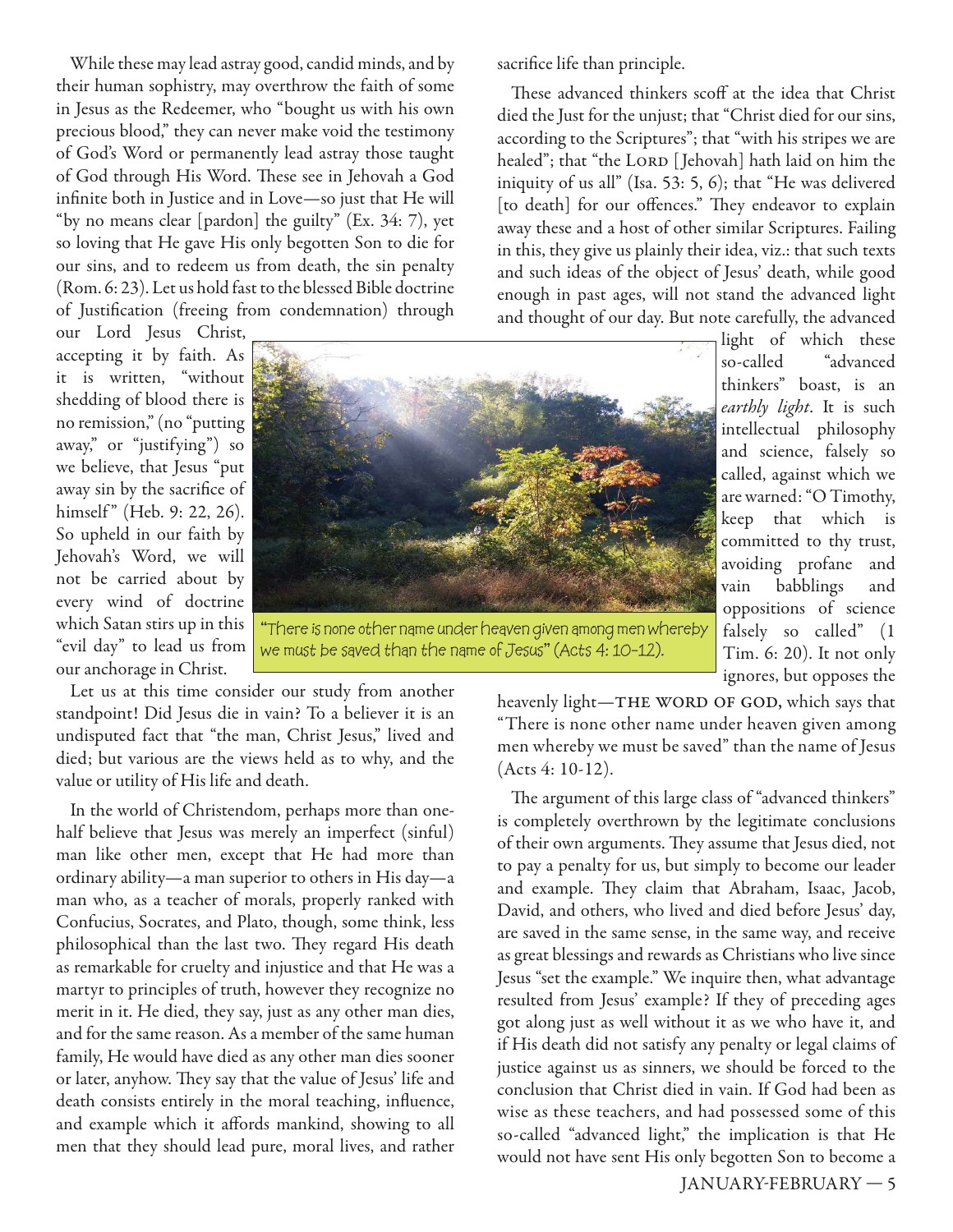man, and to "taste death for every man."

Our attentive readers will notice that the foregoing is not our view of the teachings of God's Word. We believe that by the death of Jesus a ransom, or correspondingprice, was provided for Adam and the race that was in his loins when he sinned, and that thereby salvation from Adamic death is provided for him and his entire race. We who live since Jesus' day have the advantage, that by following His example in laying down our justified human nature, we may become partakers of a perfect nature. We merely used the argument of the opposition to overthrow their own theory.



He was delivered over to death for our sins and was raised to life for our justification (Romans 4: 25).

No one can have a proper or full comprehension of Justification, unless he sees that as a race, we were in a condemned condition—condemned to death, not to torment; and now we are made happy by the Gospel (glad tidings) that Jesus "was delivered [to death] for our offences, and was raised again for our justification" (Rom. 4: 25). We now know that since our penalty has been paid by our Redeemer, "God [the Father] is just to forgive us." He will not be unjust to withhold that right to life which has been purchased for us according to His own plan.

6 — THE BIBLE STANDARD How nicely St. Paul brings out this doctrine of justification in Rom. 5: 18, 19, showing the condemnation to death on all through Adam, and the justification out of death to life through Jesus Christ our Lord! How firmly he stands on this doctrine of a full release or justification, and bases it, not on Jehovah's rescinding the penalty, but on the fact that Christ died! His argument is that it is the same Jehovah who once condemned us, that now declares us freed from sin—justified. In order to accomplish our justification, "He spared not His own Son, but delivered Him up for us all." He says further: "Who shall lay anything to the charge of God's elect? It is God that justifieth. Who is he that condemneth?" Consequently, if God justifies,

no one has a right to condemn us. Tell such an one that "It is Christ that died" (Rom. 8: 32-34). Tell such that we are redeemed from death—the penalty of sin—because "Christ died for our sins" and we have by faith accepted Him as our Savior. Hallelujah! What a Savior!

Of Biblically approved forms of peace there are two: Peace with God and the Peace of God. The first of these is the rest of heart and mind that comes from the faith that God is pleased with us on the basis of our faith in His promise for the sake of Christ's merit to forgive us our sins, to impute to us Christ's righteousness as ours and to receive us into fellowship and friendship with Himself.

Peace with God is, therefore, the peace of justification. It has quite a background, which consists of several features. The first of these is that there is no peace between God and the sinner, because of his sins, which alienate God from him and him from God. God is alienated from the sinner because of His holiness, which disapproves of sin and the sinner is alienated from God because his sinfulness hates God's holiness. There is by nature mutual enmity between God and the sinner. But since God makes the sinner to feel after Him, he can have no peace in this condition of alienation.

At this juncture God, who all along has been working on the sinner to bring him to this un-peaceful state of mind, as a process necessary for him to experience as the stepping-stone to the house of peace, offers him the promise of the Gospel, i.e., promises for the sake of Christ's merit to forgive him his sins, count him righteous in Christ's righteousness and receive him into fellowship and friendship, if he will heartily, believe this promise of the Gospel. When in head and heart, i.e., by mental appreciation and heart's reliance, this promise is trusted, accepted and acted upon, God does forgive the individual and counts him righteous and receives him into fellowship and friendship. Believing this, he experiences justification by faith and its consequence, peace with God (Rom. 5: 1). And what a change from the perplexed, worried, remorseful and despairing feeling experienced as he passed through the various stages of repentance!

This is peace with God, the peace of justification. It will be noted that primarily it is peace in the sense of tranquility between persons; but the consciousness which the believer has that there is peace between God and him has the effect upon his own mind and heart of filling them with peace as an internal state of his disposition. The peace of justification is of both kinds of tranquility: external and internal.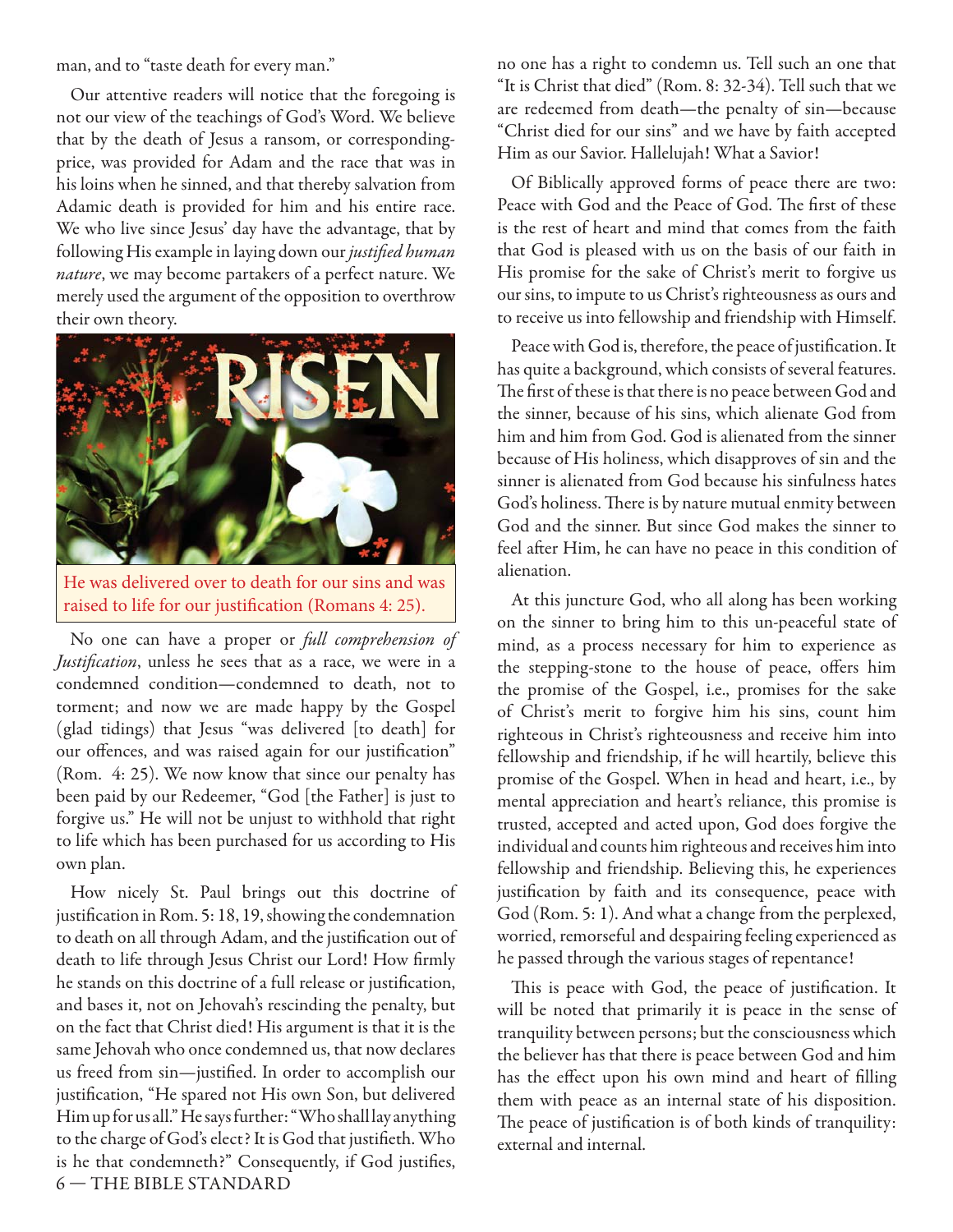But there is a deeper kind of peace than that of justification, i.e., the peace of consecration, which is scripturally called the peace of God (Phil. 4: 7; Col. 3: 15). This expression peace of God primarily means the tranquility of heart and mind that God Himself has in His heart and mind. It is in part for His having such a peace that He is called the LORD of peace (Rom. 15: 33; Phil. 4: 9; 2 Thes. 3: 16).

This same kind of peace is the privilege of all God's people, a peace filling their hearts and minds just like the peace that fills His heart and mind. This is the peace of consecration, as distinct from the peace of justification. How is it obtained? Naturally it implies consecration; for it is the peace of consecration, and is begotten by the faith peculiar to consecration, just as the peace of justification is begotten by the faith peculiar to justification. In another sense God is the source of peace. He is the great Fountain of peace, whose streams, issuing forth, flow out to all the children of peace, giving them peace, even His peace. Peace is a gift of God.



Some of the passages that were cited previously prove that our Lord Jesus is God's Agent in working both peace with God and the peace of God in us; for in His being made unto us of God, wisdom, righteousness (justification), sanctification and deliverance, among other things, He works peace between God and us (Eph. 2: 14-17; Col. 1: 20) and the peace of God in us ( John 14: 27). It is, therefore, a part of His priestly ministry to work these two forms of peace for God's people. Peace is a gift of God to us through the ministry of our Lord.

While God is the source of peace in the sense of His being its Giver to us, and while the Lord Jesus is His Agent through whom He confers this gift upon us, He gives it to us by the agency of Jesus through the Word of God. It is not given to us mechanically as one would give, e.g., a ten-dollar bill to another; rather it is given to us through an enlightening and energizing process. This is true of both kinds of peace that we obtain from the Lord: (1) the

peace of justification in both senses of the word peace, i.e., tranquility between parties, or an external tranquility, and tranquility of heart and mind resulting from this external tranquility; and (2) the peace of consecration, i.e., the same kind of a tranquility in our hearts and minds as God has in His heart and mind.



That the two forms of the peace of justification come to us through the instrumentality of the Word of God is evident from our explanation above as to how repentance toward God and faith in our Lord Jesus are wrought in our hearts, bringing us to justification. God also ministers the peace of God to us in our consecrated life through the Word of God, the Truth; for it is our knowledge of the plan and our knowledge of our place in that plan, both as recipients and as bestowers of its blessings, that give us the peace of God ( John 14: 1, 27, 28; 16: 33; Luke 1: 79; Rom. 10: 15, compare with Isa. 52: 7; 57: 19).

The Truth, the Word of God, is the instrument whereby God by Jesus gives us the peace of justification in both of its forms and the peace of consecration in its single form, completing its pertinent work. All of the incentives flowing from the appreciation of the value of its functions, all of the inducements flowing from the consideration of the evils of its lack of usefulness and all of the reasons flowing from a sense of its usefulness should arouse us to cultivate peace in its two kinds: the peace of justification and the peace of consecration, or sanctification.

 JANUARY-FEBRUARY — 7 To cultivate the peace of justification we must, first of all, continue believing heartily that God for the sake of Christ's death forgives us our sins, tentatively imputes to us Christ's righteousness and takes us into His fellowship. This will not only keep us at peace with God, but will result in rest of heart and mind from the consciousness of the possession of these three great benefits of justification. Furthermore, to keep such peace of heart and mind in justification it is necessary that we wage a successful warfare against our sinful inclinations and in favor of righteousness. This done, the three blessings of justification just mentioned will preserve us in a good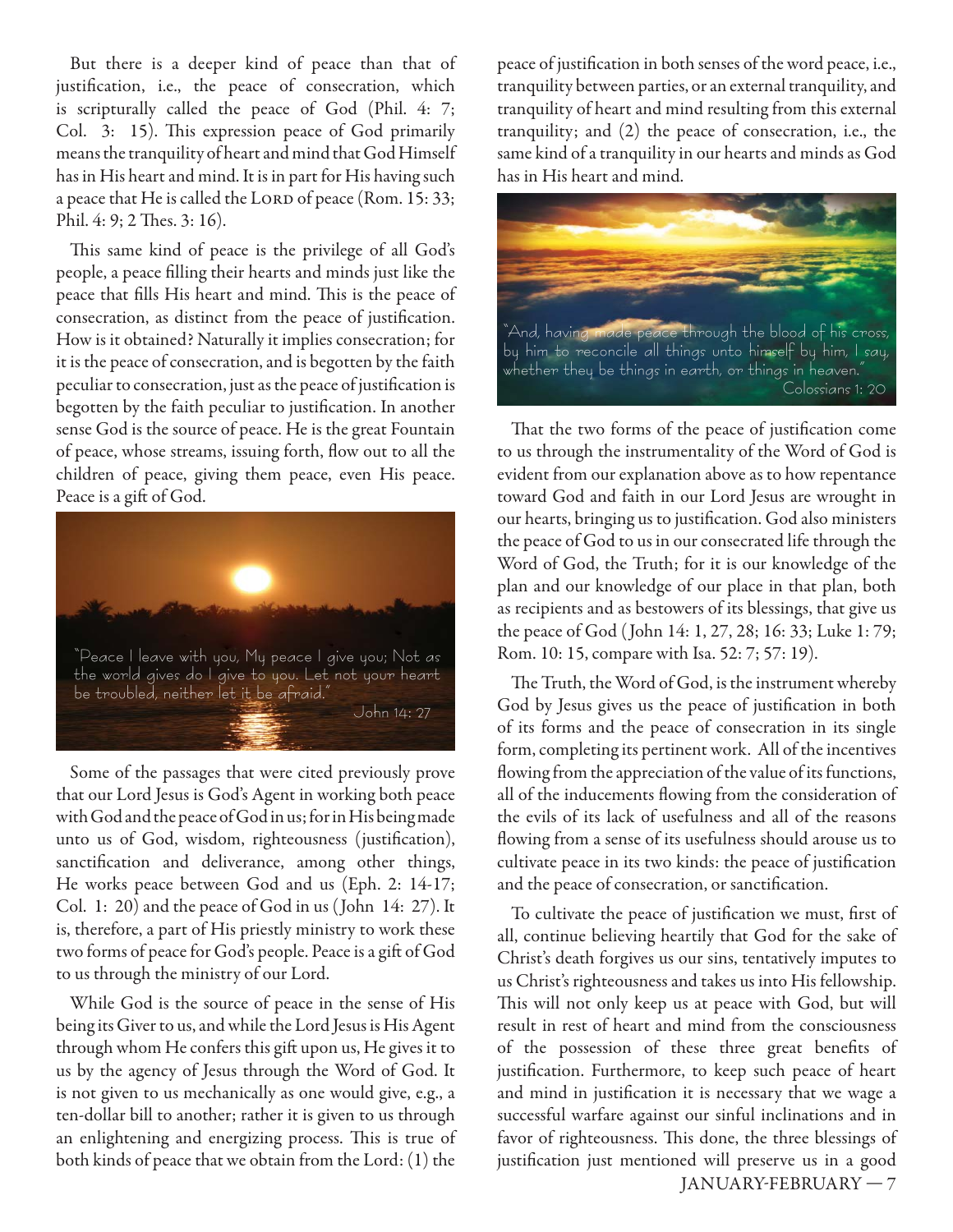conscience, which will increase our peace of justification.

These things are also necessary for us to do in order to maintain our peace of consecration; for in consecration we do not cease enjoying the benefits and obligations of our justification; rather we add to these those of consecration. Let us review our text to receive a more



complete understanding "Being justified by faith, we have peace with God through our Lord Jesus Christ." Many Christians become very comfortable and satisfied with having peace with God not recognizing that this text is an invitation from God. Yes we have been pronounced free from guilt—to absolve—us from our sins. With this gift from God (justification) we are invited to say thank you LORD for this invitation and use this justification as a stepping stone to consecration.

We conclude, then, that a proper faith in the provisions of God for us, will not be content with a small measure

of justification, but will actively press on to the full attainment of justification and consecration. To receive a measure of justification and then not use it to its intended purpose of consecration would be to receive the grace of God in vain (2 Cor. 6: 1). Those who receive a measure of justification by faith at the present time and do not go

unto consecration and justification in their fullest sense, for expanded Gospel Age purposes, can lose their measure of justification by faith (or reckoned restitution), in order that they may receive actual restitution with the rest of the world—for never having fully consecrated, they are still a part of the world, having received the present grace of God in vain.

God's plans and purposes imply progressive developments through stages unto completions. We now see in operation but one of His plans, the Divine Plan of the Ages, which has various purposes.



## ING BRINGS BLESSIN

*"Sing unto the LORD, O you saints of his, and give thanks at the remembrance of his holiness. For his anger endures but a moment; in his favor is life: weeping may endure for a night, but joy cometh in the morning"* **(Psalm 30: 4, 5).**

Under the reign of Satan, Sin and Death, brought upon us by Father Adam, who sinned willfully against God, (1 Tim. 2: 14) "Adam was not deceived, but the woman being deceived, fell into transgression" (Rom. 5: 12, 18, 19; 1 Cor. 15: 22), all of mankind in general have suffered extensively and severely, groaning and travailing in pain together until now; they, though doing so in ignorance, have been and still are "waiting

for the manifestation of the sons of God," when they "shall be delivered from the bondage of corruption into the glorious liberty of the children of God" (Rom. 8: 19- 22). *there shall be no more pain, for the former things*  have passed away." Then He who sat on the throne

God's consecrated people, His specially chosen and prepared ones as Abraham's pre-Millennial seed for the

8 — THE BIBLE STANDARD blessing of all the families of the earth (Gen. 12: 1-3; 22: 15-18; Gal. 3: 7-9, 16, 29), also suffer many afflictions, for "we must through much tribulation enter

into the kingdom of God" (Acts 14: 22; Matt. 5: 10-12; 10: 38; 2 Cor. 4: 15-18; Heb. 11; 1 Pet. 4: 12-19). God has permitted Satan as "the god of this world," "the father of lies," to deceive and blind the minds of them which believe not" (2 Cor. 4: 4; John 8: 44), and has "made the earth to tremble" and darkness to "cover the earth, and gross darkness the people" (Isa. 14: 16; 60: 2). He has

caused many Christians also to be more or less deceived by his subtle errors and to be ensnared in evil practices. *every tear fr om their eyes; there shall be* 

> But God delivers His faithful ones from "the snare of the fowler [Satan], and from the noisome pestilence [noxious spiritual malady]" (Psa. 91: 3). After Satan is fully bound and unable

to deceive the nations any more during the Thousand-Year Reign of Christ and His Saints, God

will cause His knowledge to fill the earth "as the waters cover the sea" (Isa. 11: 9). "And God shall wipe away all

*said, "Behold, I make all things new." Revelation 21: 4, 5*

*"And God will wipe away* 

*no more death, nor sorrow, nor crying; and*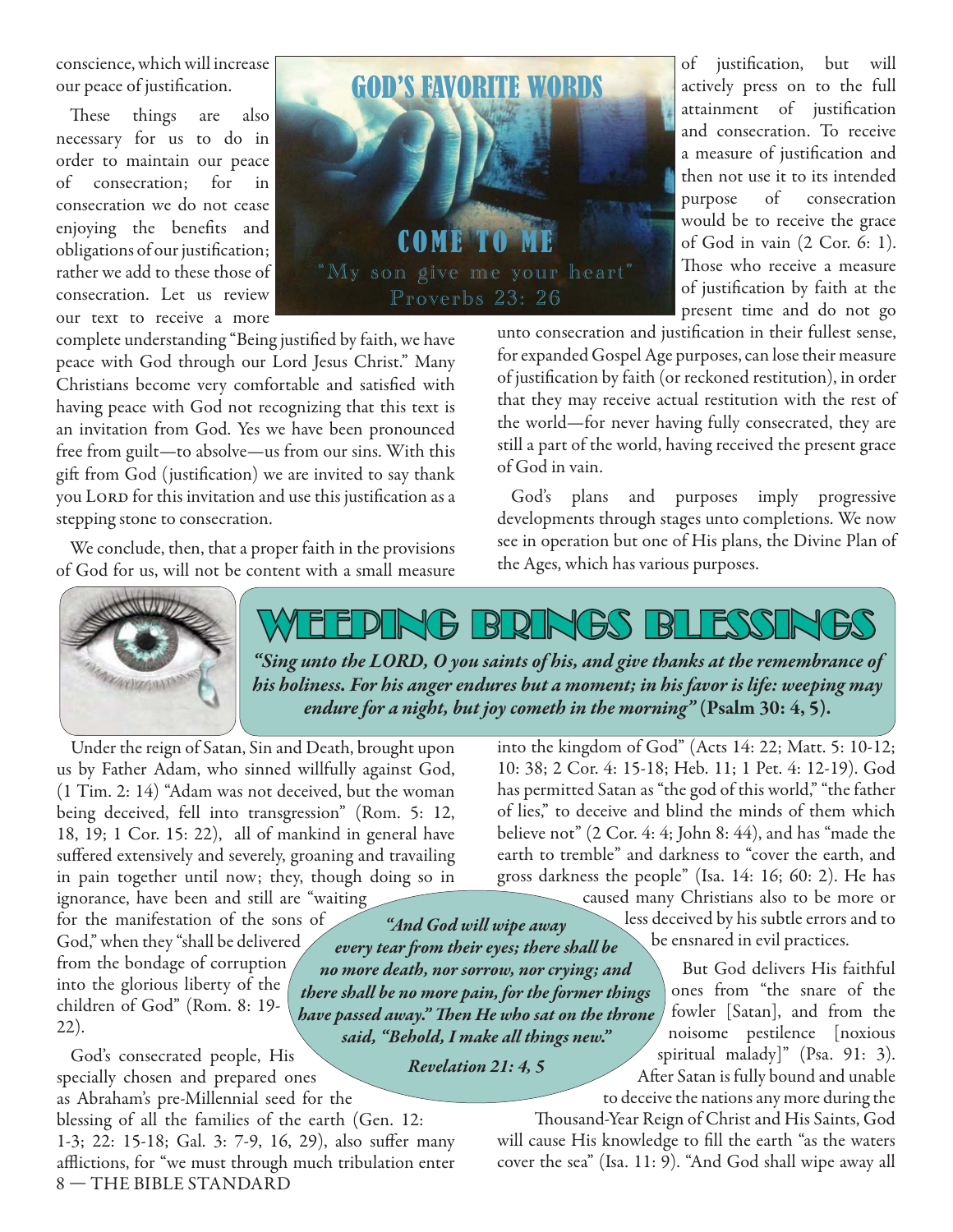tears from their eyes; and there shall be no more death, neither sorrow, nor crying, neither shall there be any more pain: for the former things are passed away"; during the Millennial Reign He will "make all things new" (Rev. 20: 1, 4; 21: 4, 5).

Our text brings joy to us with the glorious message that where weeping may endure for a night (the night of darkness, sin and sorrow; the night of dying and sleeping in the dust of the earth—Dan. 12: 2), joy will come in the (Millennial) morning (when the dead will experience the resurrection awakening and come forth from the tomb— John 5: 28, 29).



are in the graves will hear His voice and come forth — those who have done good, to the resurrection of life, and those who have done evil, to the resurrection of condemnation."

We are told that God's anger is but momentary (compared to eternity) because soon "all iniquity shall stop her mouth," for in the Millennial Reign, God "will cause righteousness and praise to spring up before all the nations," and He will create "new heavens and a new earth, wherein dwells righteousness"; "and there shall be no more curse"—(Psa. 107: 42; Isa. 61: 11; 65: 17; 2 Pet. 3: 13; Rev. 22: 3). Well may His consecrated saints (His holy ones, wholly dedicated to Him) sing His praises and "give thanks at the remembrance of His holiness," knowing that "in His favor is life"—everlasting life! The Scriptures are very clear "man . . . is of few days, and full of trouble" ( Job 14: 1), "for all his days are sorrows, and his travail grief " (Eccles. 2: 23). Under the conditions of the curse all suffer and have much cause for weeping.

#### **IS SUFFERING AND WEEPING A RESULT OF PERSONAL SIN?**

 $(1)$  Many have the false idea that suffering and its consequent sorrow and weeping always come as a result of personal sin. Concerning a man who was blind from his birth, Jesus' disciples asked the Master, "Who did sin, this man, or his parents, that he was born blind?" Jesus answered, "Neither hath this man sinned, nor his parents:

but that the works of God should be made manifest in him" (John 9: 1-3).

Let us consider sicknesses, are they punishments for sin? They may come as a result of the human race's general fallen condition, or because of personal indiscretions, or as ordinary casualties of life, or as tests of character, or as channels for future blessings, as in this case. Jesus testified also concerning certain Galileans and the eighteen upon whom the tower in Siloam fell, that their suffering was not because they were sinners above others in general, "I tell you, no: but, except you repent, you shall all likewise perish" (Luke 13: 1-5).

#### **EVERYBODY LOVES JOB**

Job is an outstanding example of one whose suffering was not because of his sinning above others. On the contrary, he was perfect in love and upright in justice, and he put God first in all things and hated and avoided wrong of all kinds (Job 1: 1). Yet God allowed him to suffer almost overwhelming troubles, then greatly rewarded him after his testings had accomplished their designed effect. Oh, Job was proven and strengthened by his sore experiences.

Job suffered the loss of all his property, then of all his children, whom he loved, then of the love and loyalty of his wife; and finally, he was smitten with sore disease boils, from head to foot. Then, three of his friends came to see and comfort him, but instead of being true comforters, they added to his sorrows by insisting that his own sins must have been the cause of all these disasters, that his experiences must surely be punishments from God because of unfaithfulness on his part. Here again we have the false view held by many, that special suffering, sorrow and weeping come as a result of personal sin. Yet, even under such severe testing, Job never lost his faith in God. Hear him: "The LORD gave, and the LORD hath taken away; blessed be the name of the  $LORD''$  (Job  $1:21$ ).

WITHOUT GOD OUR WEEK WOULD BE SINDAY **MOURNDAY TEARSDAY WASTEDAY THIRSTDAY** FIGHTDAY **SHATTERDAY** 7 Days Without God MAKES ONE WEAK

"Th ough he slay me, yet will I trust in him" ( Job 13: 15). Job was indeed much cast down, but he maintained his integrity of character and his faith in God through it all. He did not charge God with injustice, and God did not desert His faithful servant. In the end Job was blessed more abundantly than ever before. How faithful and just God is, to this

JANUARY-FEBRUARY — 9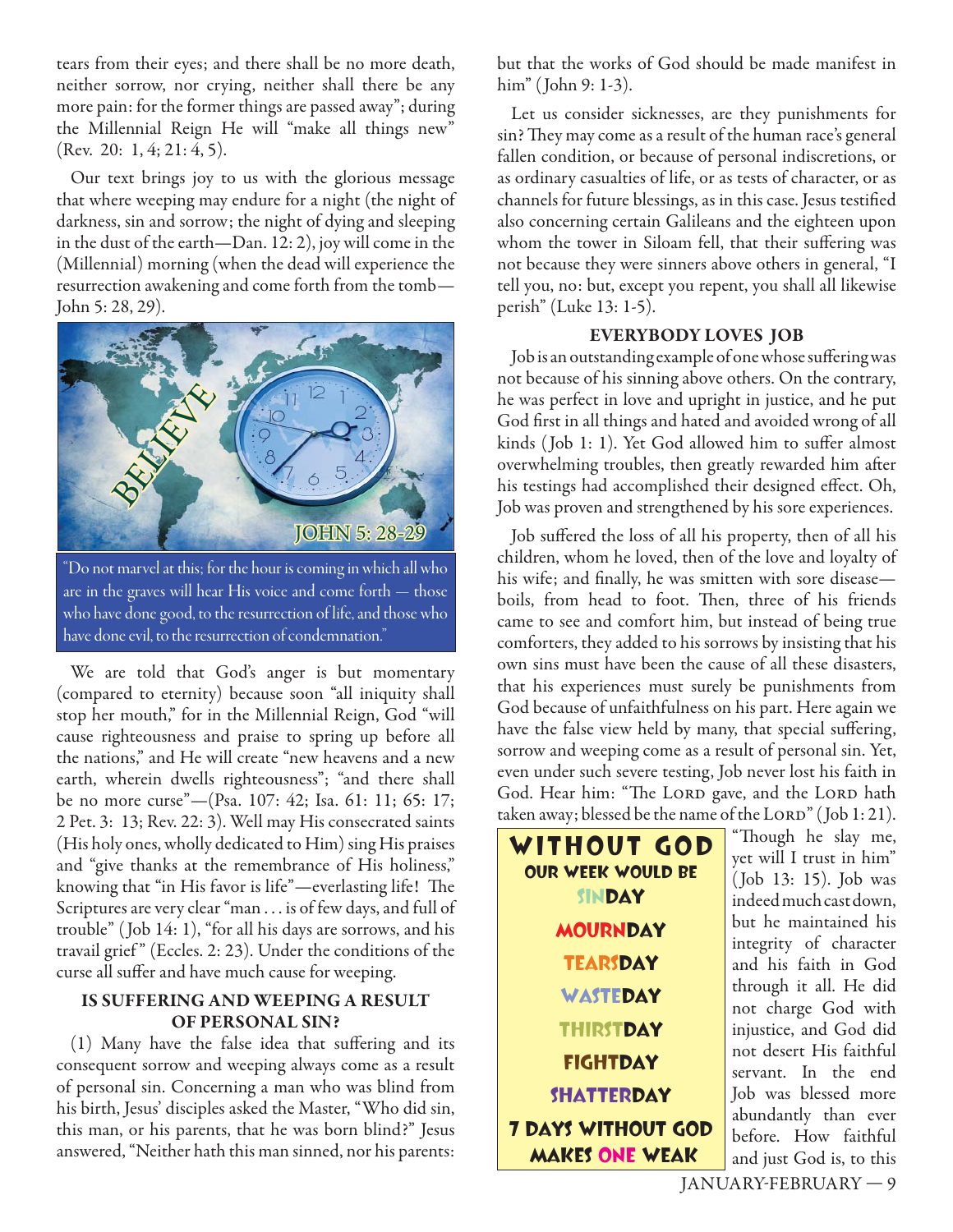very day, to those who love Him and fully trust in Him!

#### **KING HEZEKIAH ANOTHER EXAMPLE**

King Hezekiah is another example of one who suffered and sorrowed, but not because of personal sin when told by Jehovah through the Prophet Isaiah that he should set his house in order, in view of approaching death (Isa. 38: 1-3). In his grief, he entreated God v. 3, "Remember now O LORD, I pray, how I have walked before you in truth and Hezekiah wept bitterly." Remember three things about my life: (a) "I have walked before thee in truth"; (b) "and with a perfect heart"; (c) "and have done that which is good in thy sight." God saw the tears and heard the prayer of His righteous servant, and blessed him marvelously, for which Hezekiah wrote a beautiful tribute of praise (Isa. 38: 4-22).



There are many other instances recorded in the Bible of sufferings and weeping which came to God's people, but not because of personal sin. Note the weeping of Martha, Mary, the Jews, and even Jesus, at the time of Lazarus' death ( John 11: 32-36).

Jesus, "in the days of his flesh . . . offered up prayers and supplications with strong crying and tears unto him (God) that was able to save him from [out of ] death [by a resurrection], and was heard in that he feared." He feared lest He might have come short in some particular in His sacrificial work, which would have meant His own destruction (Heb. 5: 7). Surely no one would attribute Jesus' sufferings and strong crying and tears to any sin on His part! While personal sin usually does produce personal suffering, and sometimes brings severe punishment, there can be no doubt but that some suffering and weeping are for other reasons.

#### **WHAT IS GOD'S WILL IN THIS MATTER?**

 $(2)$  The false idea that it is never God's will for His people to suffer or weep is advocated in various ways and by various false philosophies, such as Christian Science, New Thought, Rosicrucianism, etc. It is also in these modern times the common message of many so-called "faith healers" and advocates of "tongues-speaking." They have deceived many into thinking that God does not want any of His people to suffer, or weep, or be sick. They proclaim the idea that if one suffers, is physically afflicted or distressed; it is always because of personal sin, or lack of faith. What says the Word of God? It refutes this claim, for it was obviously God's will that these faithful servants of His suffer as it was for their development and strengthening and for His glory.



Your Bible says "The steps of a good man are ordered by the LORD: and he delights in his way" (Psa. 37: 23). "A man's heart devises his way: but the LORD directs his steps" (Prov. 16: 9).

"And we know that all things work together for good to them that love God, to them who are the called according to his purpose" (Rom. 8: 28). "For our light affliction, which (compared with eternity) is but for a moment, works for us a far more exceeding and eternal weight of glory" (2 Cor. 4: 17).

Even Jesus, according to God's will and arrangement suffered; and "though He were a Son, yet learned He obedience by the things which He suffered" (Heb. 5: 8). He faithfully drank the cup that the Father gave Him to drink ( John 18: 11). He was glad to do the Father's will, regardless of the suffering (John  $4: 34; 5: 30; 6: 38$ ). Our Lord told His followers: "In the world you shall have tribulation" ( John 16: 33). Let us then beware of the deception that it is never God's will for His people to suffer or weep.

#### **IS THE CHRISTIAN LIFE EASY?**

 $(3)$  There is a false idea that the Christian life is in every way an easy one. True, Jesus said (Matt. 11: 28-30) "Come unto me, all you that labor and are heavy laden, and I will give you rest. Take my yoke upon you, and learn of me; for I am meek and lowly in heart: and you shall find rest unto your souls. For my yoke is easy, and my burden is light." But many have misunderstood this text, thinking that there should be no yoke of servitude and no burden at all in the Christian life. Many now believe that to become a Christian is to drift into Heaven on a flowery bed of ease. Such an idea is far from the truth and far from experience.

While the Christian life has many roses, it also has many thorns. Our Lord's yoke is easy compared with the yokes of politics, business, sectarianism, society, sin, selfishness and pride, and in our full devotion to Him it is padded with love. Love "bears all things" (1 Cor. 13: 7), and the burdens we bear for Him are light compared with the heavy burdens borne under the curse of sin and death; but we in our consecration take His yoke upon us and bear the burden God is pleased to put upon us, which as our Yoke-fellow and Burden-bearer He shares with us, and His strength is made perfect in our weakness (2 Cor. 12: 9, 10; Phil. 4: 13). Luke 12: 49-53 is another Scripture that refutes the false idea that the Christian life is one of ease.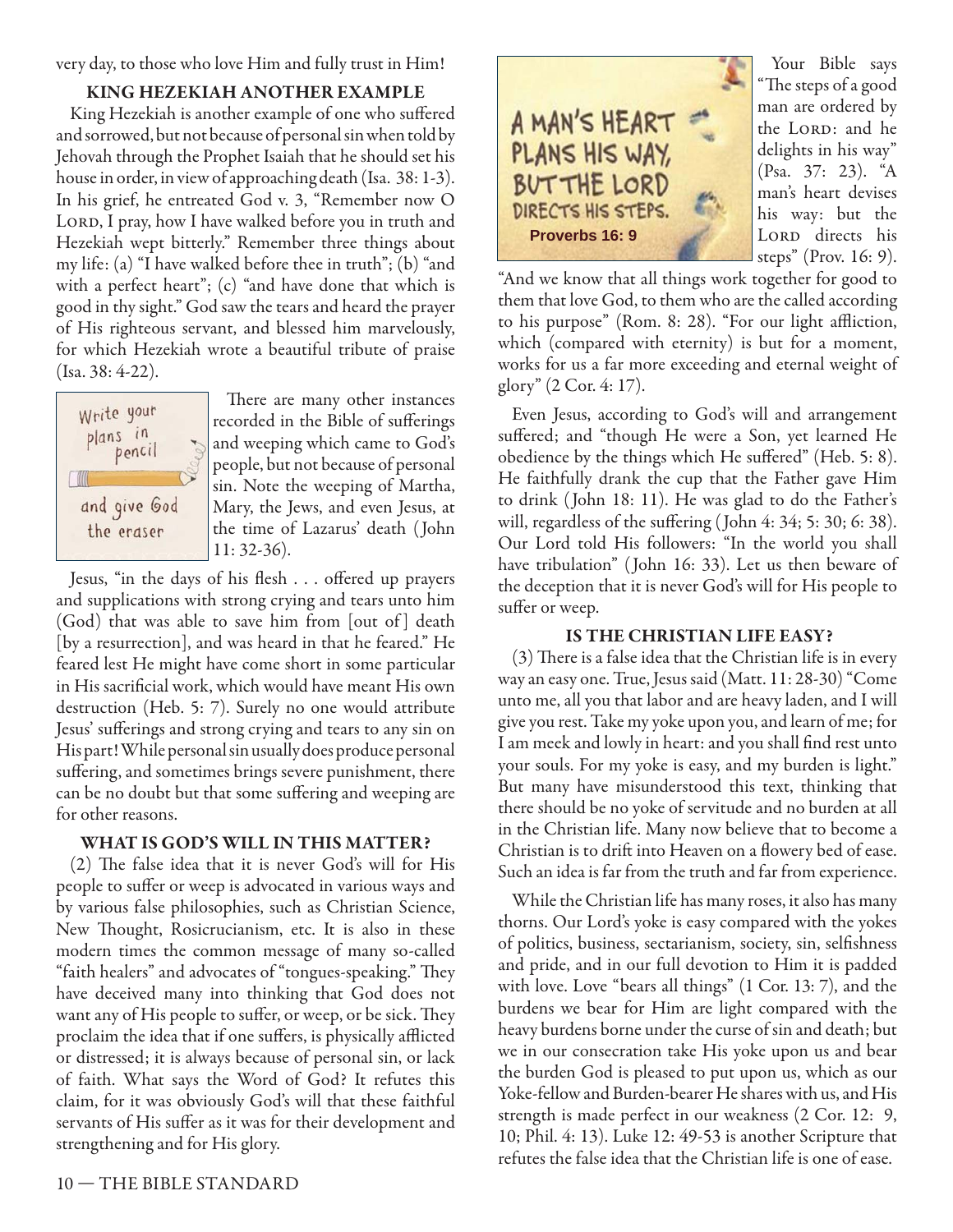#### **SUFFERING AND WEEPING TO GOD'S GLORY**

There is much benefit to be derived from our afflictions, sorrow and weeping, not only for ourselves, but also for those who learn of our accepting these in the spirit of Christ, and additionally for God's glory. Some of the graces cannot be developed properly without such adverse circumstances. Sometimes He allows afflictions to come to us to draw us back from going astray and to bring us nearer to Him in obedience and precious fellowship. We read, for instance, in Psa. 119: 67, 71, 75: "Before I was afflicted I went astray: but now have I kept thy word"; "It is good for me that I have been afflicted; that I might learn thy statutes"; "I know, O LORD, that thy judgments are right, and that thou in faithfulness hast afflicted me."

Sometimes God finds it necessary to withdraw the sense of His abiding presence and favor from His people for a time, "till they acknowledge their offence, and seek my face (My favor); in their affliction they will seek me early" (Hosea 5: 15). Just as a faithful parent must sometimes punish a child for its own good, yet suffers more in finding chastisement necessary and in giving it than the child is pained in receiving it, so our loving Heavenly Father suffers in all our sufferings— "in all our afflictions he is afflicted"—but with joy He looks forward to the good that may be accomplished for us, for others and for Him. What a wonderful Heavenly Father we really have!



God assures us of His special care for us as His children (1 Pet. 5: 7); and He has promised, "I will never leave thee, nor forsake thee" (Heb. 13: 5). In Isa. 49: 15, 16, we read: "Can a woman forget her sucking child, that she should not have compassion on the son of her womb? Yea, they may forget, yet will I not forget thee. Behold, I have graven thee upon the palms of my hands."

Heb. 12: 5-7 "My son, despise not the chastening of the LORD, or faint when you art rebuked of him: For whom the LORD loves he chastens, and scourges every son whom he receives. If you endure chastening, God deals with you as with sons; for what son is he whom the father chastens not?" V. 8 says, "But if you be without chastisement [discipline, correction], of which all [true sons of God] are partakers, then are you illegitimate, and not sons." V. 9 "Furthermore we have had fathers of our flesh which corrected us, and we gave them reverence: shall we not much rather be in subjection unto the Father of spirits, and live?"

*. . ."My son, do not despise the chastening of the Lord, nor be discouraged when you are rebuked by Him; For whom the Lord loves He chastens, and scourges every son whom He receives." If you endure chastening, God deals with you as with sons; for what son is there whom a father does not chasten? Hebrews 12: 5-7* 

"Beloved, think it not strange concerning the fiery trial which is to try you, as though some strange thing happened unto you: but rejoice, inasmuch as you are partakers of Christ's sufferings; that, when his glory shall be revealed, you may be glad also with exceeding joy" (1 Pet. 4: 12, 13). Let us, then, "glory in tribulations also: knowing that tribulation works patience (cheerful endurance); and patience, experience (approval); and experience, hope: and hope makes not ashamed; because the love of God is shed abroad in our hearts by the Holy Spirit which is given unto us" (Rom. 5: 3-5). We cannot have God's approval until we are first tested and found faithful, and it is to His glory that we prove faithful under our testing, bringing joy to His heart and added glory to His name.

All things are ours; for we are Christ's and Christ is God's, and God called Christ to these glorious experiences (1 Cor. 3: 21-23). Whoever does not appreciate the spiritual joys can hardly be expected to endure the present training with patience and thankfulness. We must see something of the glory that shall follow in order to realize the necessity of the surprising change of the present trial time (1 Pet. 1: 11).

Our Lord Jesus, during the time of His special testing, was "despised and rejected of men; a man of sorrows, and acquainted with grief " (Isa. 53: 3); yet He delighted to do God's will, even unto the death of the cross (Psa. 40: 8;

John 4: 34; 5: 30; 6: 38; Phil. 2: 8; Heb. 12: 2). And He tells His followers that they are blessed when they are persecuted for righteousness' sake, reviled and

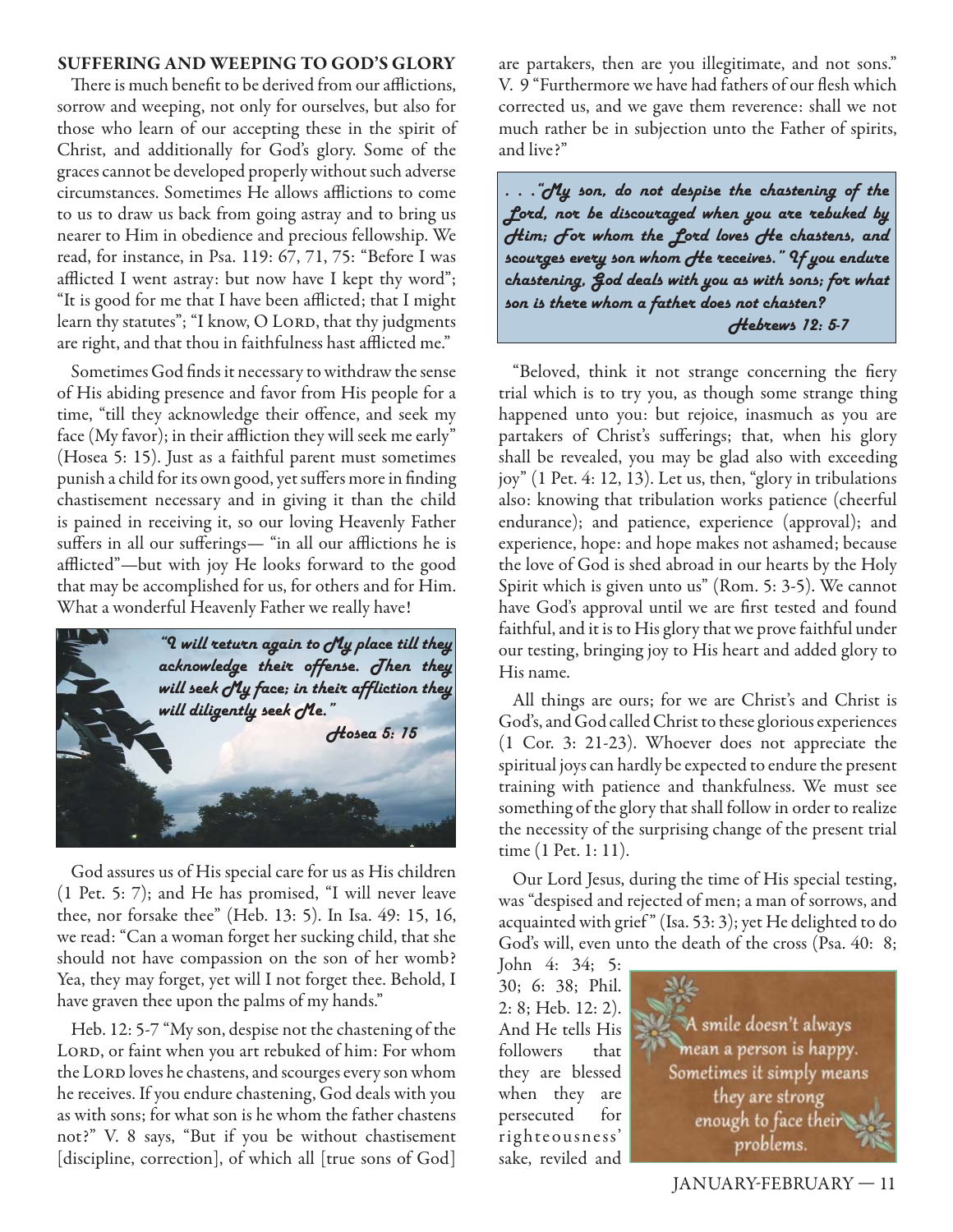misrepresented for His sake, and when you are so treated He said also, "You shall be sorrowful, but your sorrow shall be turned into joy" ( John 16: 20).

If it was necessary and pleasing to God "in bringing many sons unto glory, to make the captain of their salvation perfect through sufferings" (Heb. 2: 10), surely each one enlisted in His service must learn to "endure hardness as a good soldier of Jesus Christ"  $(2$  Tim. 2: 3). "The LORD tests the righteous" (Psa. 11: 5); He "tests our hearts" (Prov.  $17:3; 1$  Thes.  $2:4$ ).

We read in 1 Pet. 5: 10 "May the God of all grace, who called us [ Jesus' Bride] to his eternal glory [in heaven] by Christ Jesus, after you have suffered awhile, perfect, establish, strengthen and settle you." The Little Flock was perfected through suffering and the Great Company was also tried in the furnace of affliction. These two classes of God's people are symbolized as vessels of gold and of silver respectively (Mal. 3: 3; 2 Tim. 2: 20). All of God's people must be severely tested before He can reward them with everlasting life. Even the world of mankind will be tested during and especially at the end of the Millennial Judgment Day before they are finally rewarded (Heaven on Earth) (Matt. 25: 34-40).

Surely the suffering and weeping during this night of sorrow of 6,140 years (Adam 4127 BC to 2014 AD) has accomplished much good to the glory of God. It has prepared His elect and quasi-elect classes for the great work and honor that God has for them during the

 *Love is patient, love is kind and is not jealous; love does not brag and is not arrogant, does not act unbecomingly; it does not seek its own, is not provoked, does not take into account a wrong suffered, does not rejoice in unrighteousness, but rejoices with the truth; bears all things, believes all things, hopes all things, endures all things.*  **1 Corinthians 13:4 -7**

coming Mediatorial Reign of Christ for the blessing of mankind in due time. The world of mankind has also learned much and will be greatly benefited by their experience with evil under the curse of sin and death, and joy will come to them also in their resurrection morning, when they will be awakened from their sleep of death. John 5: 28 "Do not marvel at this, for the hour is coming when all who are in the graves will hear His voice and come forth." Yes, after mankind is given their trial for everlasting life and can recognize

and profit by what they previously learned; then God's promise is life everlasting! (Psa. 90; E17, pp. 320-323).

Jehovah's promise in Isaiah 55: 11 "so shall my word be that goes forth out of my mouth: it shall not return unto me void, but it shall accomplish that which I please, and it shall prosper in the thing whereto I sent it." Rev. 21: 4 "God shall wipe away every tear from their eyes; and death shall be no more; neither shall there be mourning,

*Sing to the Lord, all you godly ones! Praise His holy name. His anger lasts for a moment, but His favor lasts a Lifetime! Weeping may go on all night JOY comes with the MORNING. Psalm 30: 4-5*

nor crying, nor pain, any more: the first things are passed away." And from our text Psa. 30: 5 "weeping may endure for a night, but joy cometh in the morning."

## OUR EDITORIAL POLICIES



12 — THE BIBLE STANDARD We recognize that the LORD is bringing forward, as we would expect, the time of transition into the next earthly class [Consecrated Epiphany Campers] to be tried, tested and proven worthy of service in bringing the Truth as due

to the last Pre-Millennial seed of Abraham's Brethren. We recognize in harmony with Prov. 4: 18; that this very important class has need, as has always been, of Truth as due.

When we search the writings of Jehovah's special mouthpieces for the present Truth, in harmony with the Scriptures, we recognize the LORD has set before us a table of spiritual food that is fresh and refreshing to us who eat from that table of Truth. "Thy words were found and I did eat them; and thy word was unto me the joy and rejoicing of mine heart: for I am called by thy name, O LORD God of host" (Jer. 15: 16).

Being an independent, interdenominational, religious journal, free from all sectarianism, but bound to God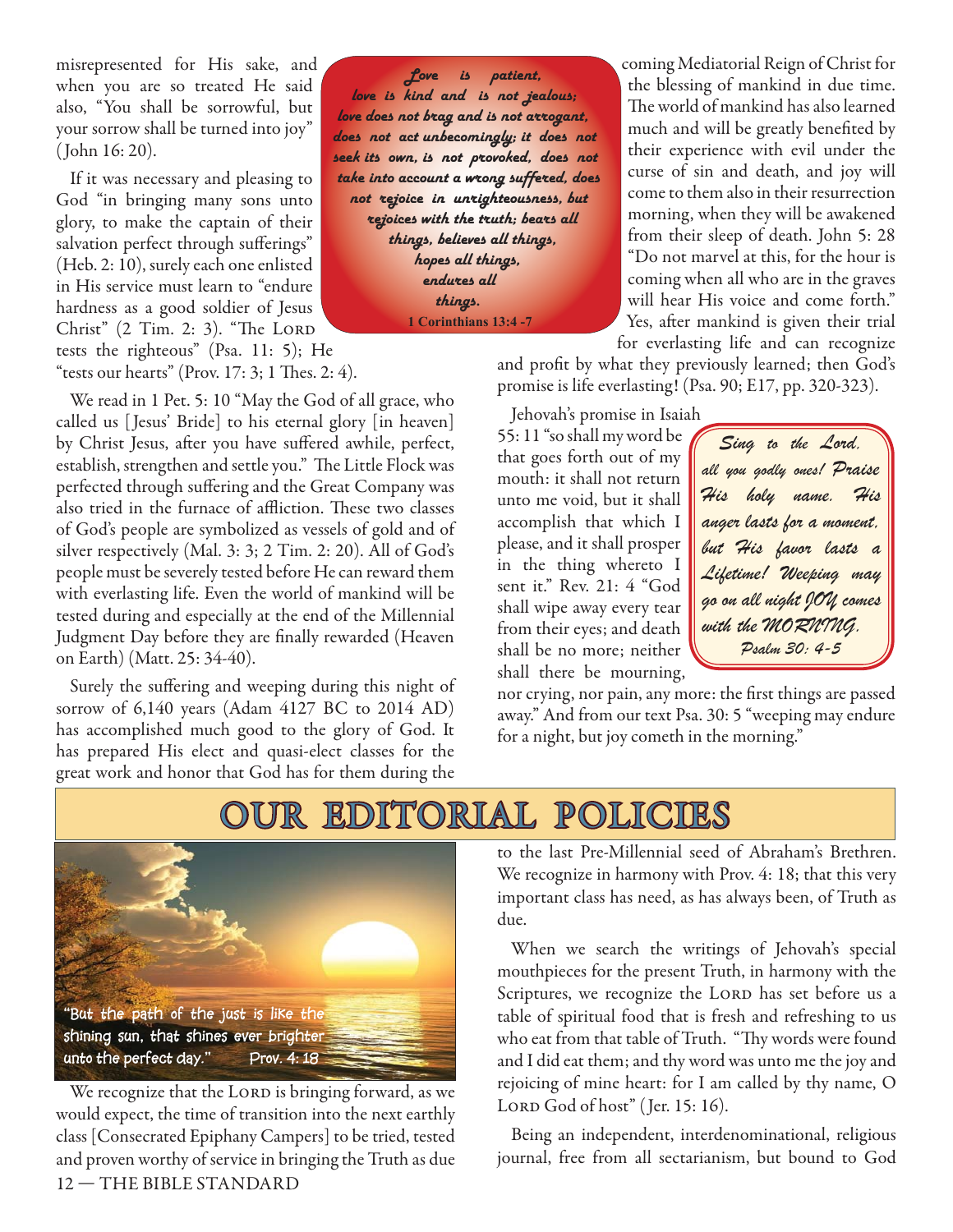as it understands His Word. THE BIBLE STANDARD and PRESENT TRUTH Magazines are independent, interdenominational, religious journals, free from all sectarianism, but bound to God as they understand His Word. They welcome to brotherly fellowship all who confess to faith in the precious blood of Jesus as the meritorious cause of their justification, who confess to consecration, and who prove these to be genuine by reasonably consistent lives. It will withhold all fellowship from Ransom deniers, as well as from

those who it knows deny the LORD by their lives. With malice toward none and charity toward all, it must take this stand as the proper one; and it invites all children of God to take, in Christian fellowship, the same stand with it! In making this request however, we do not invite them to join any party, sect or organization.

These magazines hold as their standard, the Bible as the full, all-sufficient, perfect and infallible Revelation of God's Person, Character, Plan and Works toward the Church and toward the world. They will seek to set forth pertinent Scriptural teachings, not dogmatically, but suggestively, especially as they apply to our times. They will seek faithfully to subject their explanations of the Scriptures to the following seven Biblical axioms of Scriptural interpretation: Every Scriptural passage or doctrine must be interpreted harmoniously, (1) with itself, (2) with all other Scriptures, (3) with all other Scriptural doctrines, (4) with God's Character, (5) with the Ransom and Sin-Offerings, (6) with the purpose of God's Plan and (7) with facts, and will reject everything contradictory to any of these axioms. They stand firmly for the defense of the only true Foundation of the Christian's hope, now being so generally repudiated—Redemption through the precious blood of "the Man Christ Jesus, who gave





himself a ransom [a corresponding price, a substitute] for all" (1 Pet. 1: 19; 1 Tim. 2: 6).

They are free from all parties, sects and creeds of men, while they seek more and more to bring their every utterance into fullest subjection to the will of God in Christ, as expressed in the Holy Scriptures. They are free to declare boldly whatsoever the LORD hath spoken-according to the Divine wisdom granted unto us to understand. Their attitude is not dogmatic, but confident; for we know

whereof we affirm, treading with implicit faith upon the sure promises of God. It is held as a trust, to be used only in His service; our decisions relative to what may or may not appear in their columns must be according to our judgment of His good pleasure, the teaching of His Word, for the up-building of His people in grace and knowledge. We not only invite, but urge our readers to prove all their utterances by the infallible Word, to which reference is constantly made, to facilitate such testing.

Being Biblical religious journals, they will bar from their columns everything incapable of treatment from a Biblical standpoint. They desire to take in the entire scope of Scriptural doctrines, precepts, promises, exhortations, prophecies, histories and types as far as these are due to be understood and presented. They expect to publish a frequent summary of the signs of the times and answers to Bible questions, which invite their readers to send to the Editor. Letters and announcements of general interest also will be published. Connected with the titles of these magazines we have sought to represent by symbols the present conflicts and trials, as well as the privileges of service and the promised future rewards and triumphs of the LORD's faithful people, because we hope to be of help to consecrated Christians in respect to their present experiences and future hopes.

 JANUARY-FEBRUARY — 13 Our magazines owe allegiance to Jehovah alone; consequently everything that appears therein must be subject to our understanding of His will for us. Past experiences prove, as certainly the Scriptures teach (1 Cor. 11: 3), that no true Christian can render allegiance to any other head or heads than the LORD. Therefore these journals, while interdenominational in their mission, stand free from all sectarianism; but are a bond slave of the LORD in His interests, as these are connected with the Gospel, with God's people, regardless of denominational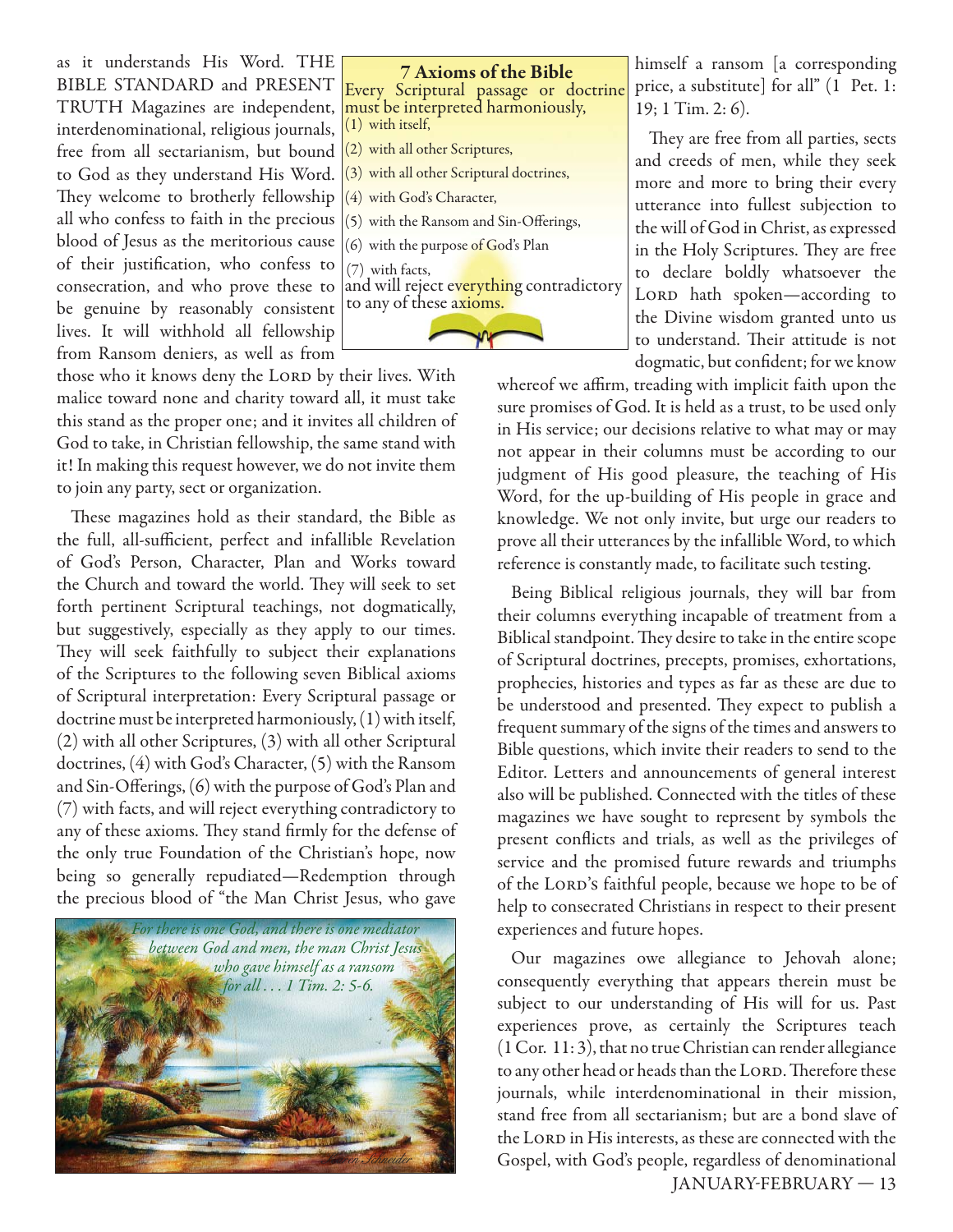fences, and with others with whom we may have to deal. We, through Jehovah's grace hope to give the best we can, to as many as we can, in the best ways we can, and as often as we can a clear understanding of God's Word, the Bible. Our best will not be perfect; but this imperfection, we are assured, is covered in our Heavenly Father's sight through the merit of His dear Son, and we trust that it will be so considered by His people. Our request is a careful and sincere study of our presentations of the Word and the favor of their prayers. The hope that we cherish toward them is their fellowship

in the best of bonds. "Therefore if there is any consolation in Christ, if any comfort of love, if any fellowship of the Spirit, if any affection and mercy, fulfill my joy by being like-minded, having the same love, being of one accord, of one mind" (Phil. 2: 1-2).

 **Trust in the LORD not on your understanding acknowledge him in your way and he shall direct thy paths**

 **Proverbs 3: 5-6**

## **SINCERE THOUGHTS ON WORDS**

God has a perfect plan for us. He never does it all at once. just step by step because he wants to teach us to Walk by FAITH not by sight.

We recognize and proclaim that Consecrated Epiphany Campers are not spirit begotten! Yet, we find reason for the writings to be more and more directed toward their needs. Throughout Biblical history Jehovah has directed the teachings of the time toward the needs of the time and in the language of

that day. Since the class we speak of as the Consecrated Epiphany Campers are the prominent class God is dealing with, it seems timely and profitable to direct our minds to certain words used in our writings. We as (Epiphany Bible Students) have a vocabulary of our own, in which words and terms express certain Biblical concepts enabling us to better understand His Word.

14 — THE BIBLE STANDARD The term Consecrated Epiphany Campers is not found in the Scriptures, however the three words that make up their name are scripturally based. Consecrated=heart condition; Epiphany=time period in which the heart consecration took place; Campers=place of residence in God's plan. Pastor Johnson speaks of this CEC class as "the fifth order of the seed of Abraham" and also as "a fifth elect class." We believe that the most desirable condition for a CEC is to accept both the Parousia and Epiphany Truth. To qualify as a CEC one must accept Jesus Christ as one's Savior and King, then consecrate and carry out that consecration. The test of faithfulness is to grow a Christian character, especially the qualities of faith and trust which lead to obedience. The CEC like the elect classes consecrates unto death. Any consecration made while Satan operates as the god of this evil world is made unto death. This great privilege of consecration now, benefits the CEC with the enlightenment, the heart-warming and the energizing of the Holy Spirit of understanding. This brings about the understanding of the deep things of God.

With propriety, we often use words such as "tentative" and "prospective" in expressing various concepts that pertain to us, such as "tentative justification," Jesus being our "tentative Advocate," receiving the "tentative imputation of Christ's merit," and God being our "prospective Father." And though it is proper to use these terms when speaking with those who are familiar with them, we should not overdo it. The problem with the word "tentative" is that the popular definition is "uncertain, hesitant." By using, in our writings, these words continuously it may be seen as encouraging the Consecrated Epiphany Campers and other Quasi-Elect to think that their consecration requires less dedication for their personal salvation. We certainly do not want to give the impression that our consecration is in any way half-hearted.

To summarize, it is at times appropriate to speak of "being justified by faith, Jesus being our Advocate, receiving the imputation of Christ's merit, and God being our Father," thereby leaving out words such as tentative, prospective, and others. In doing so, we of course do not deny the Scriptural teaching of tentative justification and all that it implies. But let us use the spirit of a sound mind to keep the proper concept in our mind, and at the same time not be overly restrictive in our language.

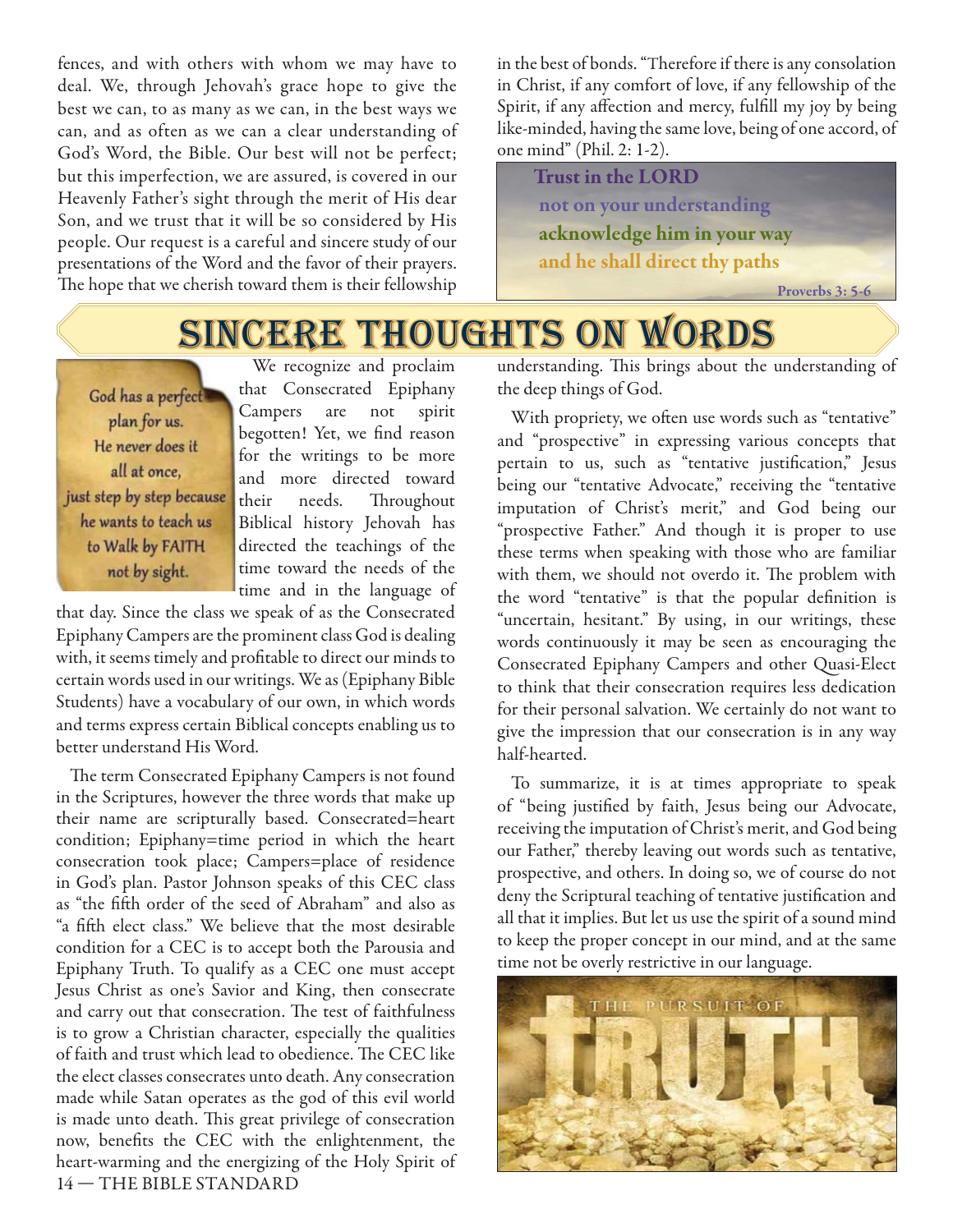

**Nebuchadnezzar's Dream Interpreted (Daniel Interprets a Dream)** Lesson 49

Daniel, a young Israelite taken captive to Babylon with others, later became God's Prophet. King Nebuchadnezzar had an impressive dream which on waking he could not recall. His "wise men" could not help him. Finally Daniel, guided by the Lord, told both the dream and its interpretation.—Daniel 2: 1, 5, 26-30.

The dream and its interpretation interests and concerns us today as much or more than it did Nebuchadnezzar. In his dream the King saw a great Image; its head was gold, its breast and arms silver, its belly and sides brass, its legs iron, and its feet iron intermingled and smeared with clay. Then the King saw a Stone cut out of the mountain without hands and hurled at the feet of the Image. The Image fell, ground to powder, and the wind carried it away. Then the Stone grew until it filled the earth.—Daniel 2: 31-35.

The Divine interpretation of this dream, given through Daniel, explains that the head of the Image was the Babylonian Kingdom, the breast and arms the succeeding Medo-Persian Empire, the belly and sides of brass the Grecian Empire, which followed, and the legs the succeeding Roman Empire. The feet represented the "Holy Roman Empire" and its successors; the iron of the feet the civil power, the clay intermingled and smearing over the iron pictured the ecclesiastical power of our day. Thus seen, we are living in the days of the ten toes, or divisions of the Image.

The Stone represents God's Kingdom, which the clay on the feet of the Image imitated. The Stone represents God's Elect Church, gathered out from Jews and Gentiles, and from every nation and denomination, to constitute Messiah's Kingdom. Shortly, this Kingdom will be established in power and great glory, and the kingdoms of this world will disappear as by magic. Messiah's Kingdom will then grow until it fills the whole earth, and brings all things under its control, every wilful sinner being cut off in the Second Death.

#### **Questions for Lesson 49**

- 1\* What was it that worried King Nebuchadnezzar?
- 2\* Why was he troubled about it? Whom did he call in to help him?
- 3\* Who was able to give him help and how did he do it? Par. 1
- 4\* Of what material was the head of the image composed? Breast and arms? Belly and sides? Feet and toes?
- 5\* What happened to the image as seen in his dream?
- 6\* What happened to the stone? Par. 2
- 7\* By Divine interpretation what did Daniel say the head and the breast and arms represented? Belly and sides? Legs?
- 8 In the light of present truth, what did the feet and toes represent? Par. 3
- 9\* What did the stone represent?
- 10\* Who will be the head of the kingdom represented by the stone? Eph. 2: 20-22
- 11 Now that the heavenly Kingdom is set up, when will the earthly phase be established?
- 12 When will the image be ground to powder? See Expanded Biblical Comments. Dan. 2: 35
- 13 What is meant by the stone filling the earth?
- $14^*$  If the stone fills the earth, where will there be room for Satan or his kingdom?
- 15\* What will happen to those who do not become a part of that stone Kingdom or enter into harmony with its rules and regulations? Par. 4
- 16 Would there be any advantage if people would only seek to come into harmony with the laws of that kingdom of truth and righteousness even now?
- 17\* In general, what will be the chief law of the Kingdom? Luke 10: 27; Micah 6: 8

#### $p 49$ —\*61

\* The questions marked with an asterisk are especially for children.



If you have enjoyed this series of studies from "Тне Рното Тне Рното Drama ог Creation \$ 6.40 Drama of Creation," you may wish to purchase the book and STUDY GUIDE \$5.75 its accompanying study guide prepared with questions for both PHOTO DRAMA AND STUDY GUIDE (set) \$11.00 adults and children. We have a new shipment of these books in an attractive soft-cover binding.